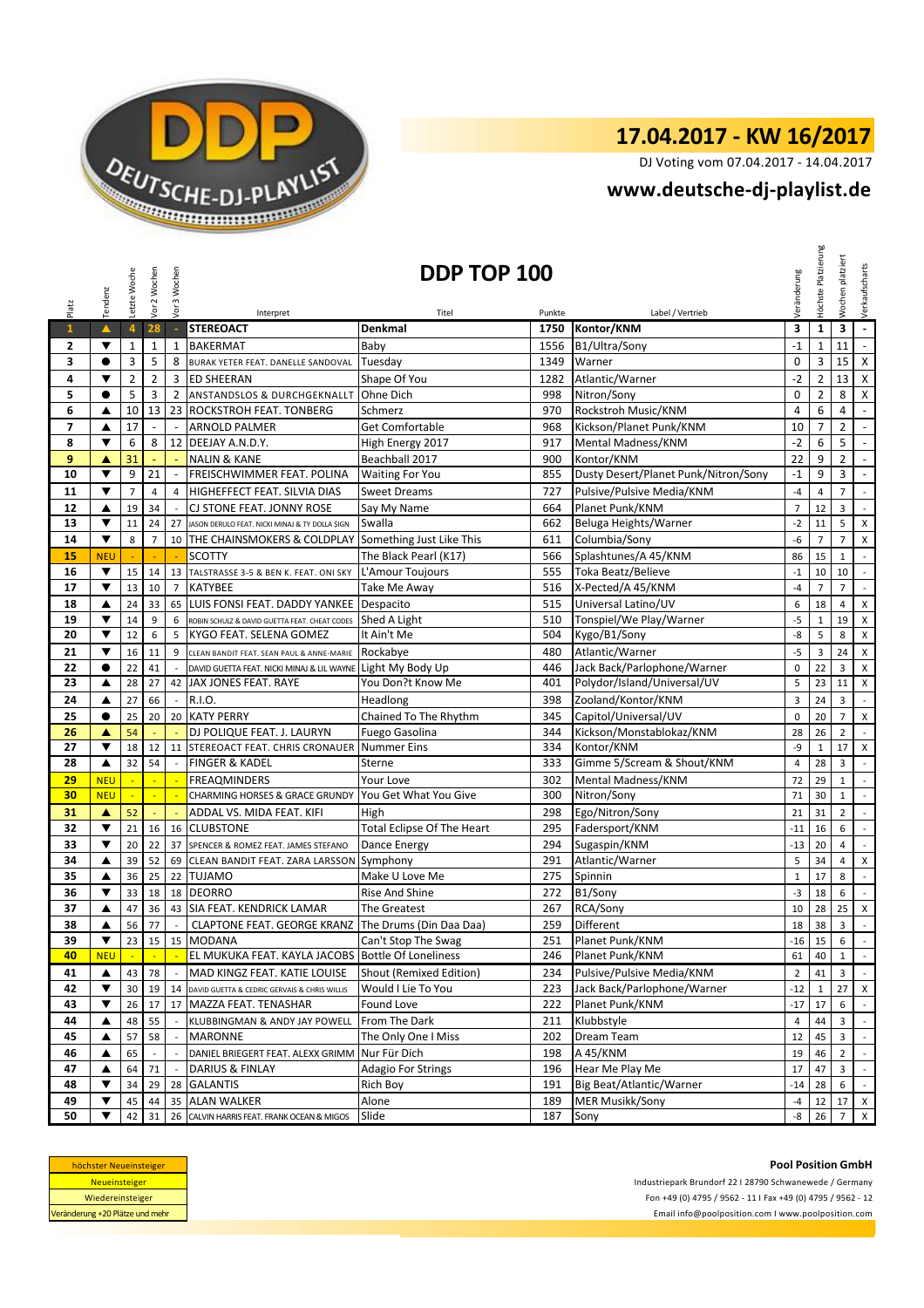

DJ Voting vom 07.04.2017 - 14.04.2017

## **<www.deutsche-dj-playlist.de>**

|           | Tendenz              | Letzte Woche | Vor 2 Wochen   | Vor 3 Wochen             | DDP TOP 100                                                           |                                       |          |                                              | Veränderung           | Höchste Platzierung | Wochen platziert | Verkaufscharts              |
|-----------|----------------------|--------------|----------------|--------------------------|-----------------------------------------------------------------------|---------------------------------------|----------|----------------------------------------------|-----------------------|---------------------|------------------|-----------------------------|
| Platz     |                      |              |                |                          | Interpret                                                             | Titel                                 | Punkte   | Label / Vertrieb                             |                       |                     |                  |                             |
| 51        | ▼                    | 29           | 23             |                          | 21 ATB & ANDREW RAYEL                                                 | Connected                             | 181      | Armind/Armada/Kontor/KNM                     | $-22$                 | 21                  | 6                | $\mathbb{Z}^{\mathbb{Z}}$   |
| 52        | ▼                    | 40           | 30             | 30                       | BERNASCONI & KIMOE FEAT. DAVID POSOR                                  | Nur Einmal Jung                       | 180      | Hooky/KNM                                    | $-12$                 | 30                  | 8                | $\blacksquare$              |
| 53        | ▼                    | 38           | 48             |                          | 40 MENSHEE                                                            | Hypnotic                              | 174      | Big Blind/Planet Punk/KNM                    | $-15$                 | 38                  | 4                | $\sim$                      |
| 54        | ▲                    | 66           | 61             |                          | 52 STARGATE FEAT. PINK & SIA                                          | Waterfall                             | 171      | RCA/Sony                                     | 12                    | 52                  | 5                | X                           |
| 55        | ▼                    | 41           | 50             |                          | <b>BROOKLYN BOUNCE</b>                                                | Like A Runaway (Le Shuuk Remix)       | 167      | Mental Madness/KNM                           | $-14$                 | 41                  | 3                | $\mathbb{Z}^+$              |
| 56        | ▲                    | 58           | $\sim$         | $\mathcal{L}$            | <b>FLAVA &amp; STEVENSON</b>                                          | Goodbye                               | 164      | Rockstroh Music/KNM                          | $\overline{2}$        | 56                  | $\overline{2}$   | $\mathcal{L}$               |
| 57        | ▼                    | 51           | 49             |                          | 44 AXWELL / INGROSSO FEAT. KID INK I Love You                         |                                       | 163      | Virgin/EMI/Universal/UV                      | -6                    | 32                  | 9                | $\blacksquare$              |
| 58        | ▲                    | 77           | $\overline{a}$ | $\overline{\phantom{a}}$ | CHEAT CODES FEAT. DEMI LOVATO No Promises                             |                                       | 162      | FFRR/Parlophone/Warner                       | 19                    | 58                  | $\overline{2}$   | X                           |
| 59        | ▼                    | 44           | 51             | 29                       | <b>MARTIN GARRIX &amp; DUA LIPA</b>                                   | Scared To Be Lonely                   | 161      | B1/Epic/Sony                                 | $-15$                 | 6                   | 11               | X                           |
| 60        | ▼                    | 35           | 72             | 58                       | ENRIQUE IGLESIAS FEAT. DESCEMER BUENO, ZION & LENNOX                  | Subeme La Radio                       | 160      | RCA/Sony                                     | $-25$                 | 35                  | 5                | X                           |
| 61        | <b>NEU</b>           |              |                |                          | <b>ALEX ZIND</b>                                                      | A Little Song                         | 158      | Artists & Acts                               | 40                    | 61                  | $\mathbf 1$      | $\overline{\phantom{a}}$    |
| 62        | ▼                    | 37           | 35             | 32                       | <b>LEVINA</b>                                                         | Perfect Life                          | 157      | Raab TV/RCA/Sony                             | $-25$                 | 29                  | 8                | X                           |
| 63        | ▲                    | 67           | $\sim$         | $\sim$                   | JENIFER BRENING                                                       | <b>Breathe</b>                        | 156      | <b>KHB</b>                                   | 4                     | 63                  | $\overline{2}$   | $\mathbb{L}$                |
| 64        | $\blacktriangledown$ | 59           | 42             | 49                       | JAY FROG & DJ BLACKSTONE                                              | Somebody Is Watching Me               | 147      | Toka Beatz/Believe                           | $-5$                  | 14                  | 11               | $\mathcal{L}_{\mathcal{A}}$ |
| 65        | ▼                    | 61           |                |                          | .<br>ALVIN HARRIS FEAT. YOUNG THUG, PHARRELL WILLIAMS & ARIANA GRANDE | Heatstroke                            | 144      | Columbia/Sony                                | $-4$                  | 61                  | $\overline{2}$   | $\mathsf X$                 |
| 66        | ▼                    | 60           | 38             | 34                       | <b>OLIVER HELDENS</b>                                                 | I Don't Wanna Go Home                 | 143      | Heldeep                                      | -6                    | 13                  | 11               | $\mathbb{R}^2$              |
| 67        | ▲                    | 76           | 45             | 41                       | <b>THE CHAINSMOKERS</b>                                               | Paris                                 | 140      | Columbia/Sony                                | 9                     | 15                  | 13               | X                           |
| 68        | ▲                    | 93           | 64             | 75                       | LAIDBACK LUKE & RALVERO FEAT. INA                                     | XOXO                                  | 139      | Mixmash/We Play/Warner                       | 25                    | 64                  | $\overline{4}$   | $\overline{\phantom{a}}$    |
| 69        | <b>NEU</b>           |              | $\blacksquare$ | $\mathbb{Z}$             | SIMON FAVA & J8MAN                                                    | La Paisana                            | 136      | Columbia/Sony                                | 32                    | 69                  | $\mathbf{1}$     | $\mathbb{Z}^{\mathbb{Z}}$   |
| 70        | ▲                    | 71           | 85             | $\mathbb{L}$             | <b>SCNDL</b>                                                          | Find My Way                           | 133      | Armada/Kontor/KNM                            | $\mathbf{1}$          | 70                  | 3                | $\sim$                      |
| 71        | ▲                    | 74           |                |                          | TISCORE FEAT. ADDIE NICOLE                                            | Colors                                | 132      | Aqualoop/Believe                             | $\overline{3}$        | 71                  | $\overline{2}$   | $\mathbb{R}^2$              |
| 72        | ▼                    | 46           | 39             |                          | 46 ANDOR VAN REEVEN                                                   | I Found You                           | 131      | Planet Punk/KNM                              | $-26$                 | 39                  | $\overline{4}$   | $\mathcal{L}_{\mathcal{A}}$ |
| 73        | $\blacktriangledown$ | 50           | 43             | 24                       | <b>SEAN FINN &amp; CHRIS WILLIS</b>                                   | Come To Me                            | 130      | Nitron/Sony                                  | $-23$                 | 9                   | 10               | $\omega$                    |
| 74        | ▼                    | 55           | 82             | $\mathcal{L}$            | HI-LO                                                                 | The Answer                            | 126      | Heldeep                                      | $-19$                 | 55                  | 3                | $\sim$                      |
| 75        | ▲                    | 92           |                |                          | <b>JADED</b>                                                          | In The Morning                        | 124      | <b>Black Butter/Sony</b>                     | 17                    | 75                  | $\overline{2}$   | $\overline{\phantom{a}}$    |
| 76        | ▲                    | 78           | 69             | $\mathcal{L}$            | <b>KOMODO</b>                                                         | Blue Suede Shoes (The Remixes Part 1) | 119      | <b>JDT</b>                                   | $\overline{2}$        | 69                  | 3                | $\mathcal{L}^{\pm}$         |
| 77        | ▼                    | 62           | 37             |                          | 38 ALLE FARBEN                                                        | <b>Bad Ideas</b>                      | 117      | Synesthesia/Sony                             | $-15$                 | 6                   | 28               | X                           |
| 78        | ▼                    | 69           | 46             |                          | 48 ZEDD & ALESSIA CARA                                                | Stay                                  | 109      | Interscope/Universal/UV                      | -9                    | 46                  | $\overline{7}$   | X                           |
| 79        | ▼                    | 73           | 56             |                          | <b>EMPYRE ONE AND ENERDIZER</b>                                       | Moonlight Shadow 2K17                 | 108      | Global Airbeatz/Zebralution                  | -6                    | 56                  | 3                | $\overline{\phantom{a}}$    |
| 80        | ▲                    | 97           | 80             |                          | 98 JAMIROQUAI                                                         | Cloud 9                               | 106      | Universal/UV                                 | 17                    | 80                  | 4                | $\mathbb{L}^{\mathbb{N}}$   |
| 81        | ▼                    | 53           | 74             | $\mathbb{Z}^2$           | X-ITE PROJECT                                                         | Insane                                | 104      | XWaveZ/KHB                                   | -28                   | 53                  | 3                | $\sim$                      |
| 82        | ▼                    | 70           | 57             |                          | 36 KLAAS                                                              | Riot                                  | 103      | Planet Punk/KNM                              | $-12$                 | 3                   | 14               | $\mathcal{L}_{\mathcal{A}}$ |
| 83        | ▲                    | 85           | 63             |                          | 53 MARK FORSTER                                                       | Chöre                                 | 102      | Four/Sony                                    | $\overline{2}$        | 10                  | 19               | $\mathsf{X}$                |
| 84        | ▼                    | 79           | 73             |                          | 81 STARLEY                                                            | Call On Me                            | 98       | Tinted/Kontor/KNM                            | $-5$                  | 49                  | 20               | X                           |
| 85        | <b>RE</b>            |              |                |                          | <b>RAVE VEGAS</b>                                                     | To The Top (Calvo Remix)              | 96       | Big Blind/Planet Punk/KNM                    | 16                    | 29                  | 6                | $\mathcal{L}_{\mathcal{A}}$ |
| 86        | ▼                    | 75           | 62             |                          | 54 SILICON DREAM                                                      | Watusi                                | 95       | Loud/Warner                                  | $-11$                 | 41                  | $\overline{7}$   | $\sim$                      |
| 87        | <b>RE</b>            |              |                | ÷.                       | RITON FEAT. KAH-LO                                                    | Money                                 | 94       | Ministry Of Sound/Zebralution                | 14                    | 87                  | $\overline{2}$   | $\mathbb{Z}^{\mathbb{Z}}$   |
| 88        | <b>RE</b>            |              | 93             | 50                       | THE MAGICIAN & JULIAN PERRETTA                                        | Tied Up                               | 92       | B1/Sony                                      | 13                    | 21                  | $7\overline{ }$  | $\mathbb{Z}^2$              |
| 89        | $\mathsf{RE}$        | $\sim$       | $\sim$         |                          | - TIËSTO FEAT. BRIGHT SPARKS                                          | On My Way                             | 91       | Universal/UV                                 | 12                    |                     | 61 4             | $\sim$                      |
| 90        | $\bullet$            | 90           | 60             |                          | 33 PICCO                                                              | Unstoppable                           | 90       | DROP/Yawa/KNM                                | 0                     | $\overline{2}$      | 15               | $\sim$                      |
| 91        | ▼                    | 81           | 53             |                          | 25 ANDREW SPENCER & MARC KISS                                         | High On Emotion                       | 89       | Mental Madness/KNM                           | $-10$                 | 5                   | 10 <sup>10</sup> | $\sim$                      |
| 92        | ▼                    | 68           | 68             |                          | 63 ALOK, BRUNO MARTINI FEAT. ZEEBA                                    | Hear Me Now                           | 88       | Spinnin/Universal/UV<br>Mental Madness/KNM   | -24                   | 63                  | 6                | X                           |
| 93        | <b>NEU</b>           |              |                |                          | PAUL DAVE FEAT. ANNA MONTGOMERY                                       | <b>Bullet</b>                         | 86       |                                              | 8                     | 93                  | $\mathbf{1}$     |                             |
| 94        | <b>NEU</b>           | $\mathbb{Z}$ | $\mathbb{Z}^2$ | ×.                       | CHOCOLATE PUMA X PEP & RASH                                           | The Stars Are Mine                    | 84       | Spinnin Deep/Spinnin<br>Global Records/Roton | $\overline{7}$        | 94                  | $\mathbf{1}$     | $\sim$                      |
| 95        | <b>RE</b>            |              | 94             | 59                       | <b>INNA</b>                                                           | Gimme Gimme                           | 83       |                                              | 6                     | 59                  | 4                | $\blacksquare$              |
| 96        | ▼                    | 86           | 32             | 39                       | <b>BLAIKZ FEAT. GET SCARLET</b>                                       | Head In The Clouds                    | 81       | Mental Madness/KNM                           | $-10$                 | 28                  | $\overline{7}$   | $\sim$                      |
| 97        | ▲                    | 99           |                |                          | <b>JAMIROQUAI</b>                                                     | Automaton                             | 80       | Virgin/Universal/UV<br>Sirup/Kontor/KNM      | $\overline{2}$        | 97                  | $\overline{2}$   | $\sim$                      |
| 98        | <b>NEU</b>           |              |                |                          | DAVE202                                                               | Kimura                                | 78       | Universal/UV                                 | 3                     | 98                  | $\mathbf{1}$     | $\omega_{\rm c}$            |
| 99<br>100 | ▼<br><b>NEU</b>      | 89           | 92             | 72                       | MARTIN SOLVEIG FEAT. INA WROLDSEN<br>tiësto                           | Places<br>Ten Seconds Before Sunrise  | 77<br>76 | Kontor/KNM                                   | $-10$<br>$\mathbf{1}$ | 18<br>100           | $\mathbf{1}$     | 19 X<br>$\sim$              |
|           |                      |              |                |                          |                                                                       |                                       |          |                                              |                       |                     |                  |                             |

| höchster Neueinsteiger          |  |  |  |  |  |  |
|---------------------------------|--|--|--|--|--|--|
| <b>Neueinsteiger</b>            |  |  |  |  |  |  |
| Wiedereinsteiger                |  |  |  |  |  |  |
| Veränderung +20 Plätze und mehr |  |  |  |  |  |  |

**Pool Position GmbH** Industriepark Brundorf 22 I 28790 Schwanewede / Germany Fon +49 (0) 4795 / 9562 - 11 I Fax +49 (0) 4795 / 9562 - 12

<Email info@poolposition.com I www.poolposition.com>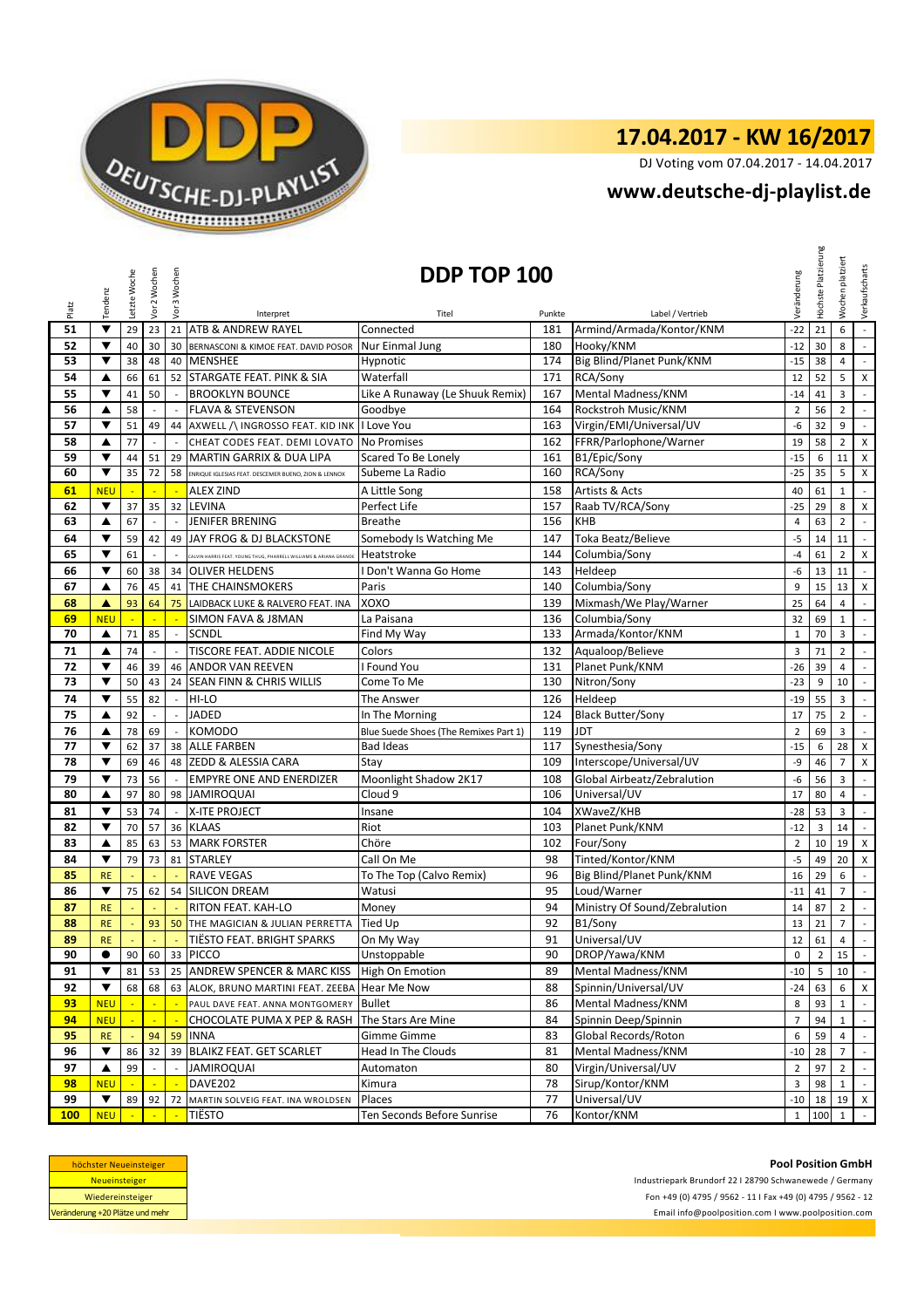

DJ Voting vom 07.04.2017 - 14.04.2017

## **<www.deutsche-dj-playlist.de>**

## **DDP HOT 50**

|              | DUP HUT 50              |                |                             |                |                                                   |                                                  |                |                                                                                                                                            |                 |                     |                         |
|--------------|-------------------------|----------------|-----------------------------|----------------|---------------------------------------------------|--------------------------------------------------|----------------|--------------------------------------------------------------------------------------------------------------------------------------------|-----------------|---------------------|-------------------------|
|              |                         |                |                             |                |                                                   |                                                  |                | Für die DDP HOT 50 werden nur Titel berücksichtigt, die sich bis zum Abschluß der Erhebung nicht in den Verkaufscharts platzieren konnten. |                 | Höchste Platzierung | Wochen platziert        |
|              |                         |                |                             | 3 Wochen       |                                                   | Die Reihenfolge ergibt sich aus den DDP Top 100. |                |                                                                                                                                            |                 |                     |                         |
| Platz        | Tendenz                 | Letzte Woche   | Vor 2 Wochen                | yor            |                                                   |                                                  |                |                                                                                                                                            | Veränderung     |                     |                         |
| $\mathbf{1}$ |                         | $\overline{2}$ | 17                          | L,             | Interpret<br><b>STEREOACT</b>                     | Titel<br><b>Denkmal</b>                          | Punkte<br>1750 | Label / Vertrieb<br>Kontor/KNM                                                                                                             | $\mathbf{1}$    | $\mathbf{1}$        | $\overline{\mathbf{3}}$ |
| $\mathbf{2}$ | ▼                       | $\mathbf 1$    | $\mathbf 1$                 | 1              | <b>BAKERMAT</b>                                   | Baby                                             | 1556           | B1/Ultra/Sony                                                                                                                              | $-1$            | 1                   | 11                      |
| 3            | ▲                       | $\overline{7}$ | 6                           | 14             | ROCKSTROH FEAT. TONBERG                           | Schmerz                                          | 970            | Rockstroh Music/KNM                                                                                                                        | $\overline{4}$  | 3                   | 4                       |
| 4            | ▲                       | 10             |                             |                | <b>ARNOLD PALMER</b>                              | <b>Get Comfortable</b>                           | 968            | Kickson/Planet Punk/KNM                                                                                                                    | 6               | 4                   | $\overline{2}$          |
| 5            | ▼                       | $\overline{4}$ | 4                           | 5              | DEEJAY A.N.D.Y.                                   | High Energy 2017                                 | 917            | <b>Mental Madness/KNM</b>                                                                                                                  | $-1$            | 4                   | 5                       |
| 6            | ▲                       | 18             | $\sim$                      |                | <b>NALIN &amp; KANE</b>                           | Beachball 2017                                   | 900            | Kontor/KNM                                                                                                                                 | 12              | 6                   | $\overline{2}$          |
| 7            | ▼                       | 6              | 12                          |                | FREISCHWIMMER FEAT. POLINA                        | <b>Waiting For You</b>                           | 855            | Dusty Desert/Planet Punk/Nitron/Sony                                                                                                       | $-1$            | 6                   | 3                       |
| 8            | ▼                       | 5              | 3                           | 3              | HIGHEFFECT FEAT. SILVIA DIAS                      | <b>Sweet Dreams</b>                              | 727            | Pulsive/Pulsive Media/KNM                                                                                                                  | $-3$            | 3                   | $\overline{7}$          |
| 9            | ▲                       | 11             | 21                          |                | CJ STONE FEAT. JONNY ROSE                         | Say My Name                                      | 664            | Planet Punk/KNM                                                                                                                            | $\overline{2}$  | 9                   | $\overline{3}$          |
| 10           | <b>NEL</b>              |                |                             |                | <b>SCOTTY</b>                                     | The Black Pearl (K17)                            | 566            | Splashtunes/A 45/KNM                                                                                                                       | 41              | 10                  | $\mathbf{1}$            |
| 11           | $\blacktriangledown$    | 9              | $\overline{7}$              | 6              | TALSTRASSE 3-5 & BEN K. FEAT. ONI SKY             | L'Amour Toujours                                 | 555            | Toka Beatz/Believe                                                                                                                         | $-2$            | 5                   | 10                      |
| 12           | ▼                       | 8              | 5                           | 4              | <b>KATYBEE</b>                                    | Take Me Away                                     | 516            | X-Pected/A 45/KNM                                                                                                                          | $-4$            | $\overline{4}$      | $\overline{7}$          |
| 13           | ▲                       | 16             | 42                          |                | R.I.O.                                            | Headlong                                         | 398            | Zooland/Kontor/KNM                                                                                                                         | 3               | 13                  | 3                       |
| 14           | A                       | 34             |                             |                | DJ POLIQUE FEAT. J. LAURYN                        | Fuego Gasolina                                   | 344            | Kickson/Monstablokaz/KNM                                                                                                                   | 20              | 14                  | $\overline{2}$          |
| 15           | ▲                       | 19             | 33                          |                | <b>FINGER &amp; KADEL</b>                         | Sterne                                           | 333            | Gimme 5/Scream & Shout/KNM                                                                                                                 | $\overline{4}$  | 15                  | 3                       |
| 16           | <b>NEU</b>              | ÷              | $\mathbb{Z}^2$              | ÷              | <b>FREAQMINDERS</b>                               | Your Love                                        | 302            | Mental Madness/KNM                                                                                                                         | 35              | 16                  | $\mathbf{1}$            |
| 17           | <b>NEU</b>              |                |                             |                | <b>CHARMING HORSES &amp; GRACE GRUNDY</b>         | You Get What You Give                            | 300            | Nitron/Sony                                                                                                                                | 34              | 17                  | $\mathbf{1}$            |
| 18           | ▲                       | 32             | $\overline{\phantom{a}}$    |                | ADDAL VS. MIDA FEAT. KIFI                         | High                                             | 298            | Ego/Nitron/Sony                                                                                                                            | 14              | 18                  | $\overline{2}$          |
| 19           | ▼                       | 13             | 9                           | 8              | <b>CLUBSTONE</b>                                  | Total Eclipse Of The Heart                       | 295            | Fadersport/KNM                                                                                                                             | $-6$            | 8                   | 6                       |
| 20           | ▼                       | 12             | 13                          | 23             | SPENCER & ROMEZ FEAT. JAMES STEFANO               | Dance Energy                                     | 294            | Sugaspin/KNM                                                                                                                               | -8              | 12                  | $\overline{4}$          |
| 21           | ▲                       | 22             | 15                          |                | 13 TUJAMO                                         | Make U Love Me                                   | 275            | Spinnin                                                                                                                                    | $\mathbf{1}$    | 9                   | 8                       |
| 22           | ▼                       | 20             | 11                          | 10             | <b>DEORRO</b>                                     | <b>Rise And Shine</b>                            | 272            | B1/Sony                                                                                                                                    | $-2$            | 10                  | 6                       |
| 23           | ▲                       | 36             | $\overline{\phantom{a}}$    | $\overline{a}$ | CLAPTONE FEAT. GEORGE KRANZ                       | The Drums (Din Daa Daa)                          | 259            | <b>Different</b>                                                                                                                           | 13              | 23                  | $\overline{2}$          |
| 24           | ▼                       | 14             | 8                           | $7^{\circ}$    | <b>MODANA</b>                                     | Can't Stop The Swag                              | 251            | Planet Punk/KNM                                                                                                                            | $-10$           | $\overline{7}$      | 6                       |
| 25           | <b>NEU</b>              |                |                             |                | EL MUKUKA FEAT. KAYLA JACOBS Bottle Of Loneliness |                                                  | 246            | Planet Punk/KNM                                                                                                                            | 26              | 25                  | $\mathbf{1}$            |
| 26           | $\bullet$               | 26             | $\overline{\phantom{a}}$    |                | MAD KINGZ FEAT. KATIE LOUISE                      | Shout (Remixed Edition)                          | 234            | Pulsive/Pulsive Media/KNM                                                                                                                  | $\mathbf 0$     | 26                  | $\overline{2}$          |
| 27           | ▼                       | 15             | 10                          | 9              | MAZZA FEAT. TENASHAR                              | Found Love                                       | 222            | Planet Punk/KNM                                                                                                                            | $-12$           | 9                   | 6                       |
| 28           | $\bullet$               | 28             | 34                          |                | KLUBBINGMAN & ANDY JAY POWELL                     | From The Dark                                    | 211            | Klubbstyle                                                                                                                                 | $\mathbf 0$     | 28                  | 3                       |
| 29           | ▲                       | 37             | 37                          |                | <b>MARONNE</b>                                    | The Only One I Miss                              | 202            | <b>Dream Team</b>                                                                                                                          | 8               | 29                  | $\overline{\mathbf{3}}$ |
| 30           | ▲                       | 44             | $\mathcal{L}_{\mathcal{A}}$ |                | DANIEL BRIEGERT FEAT. ALEXX GRIMM                 | Nur Für Dich                                     | 198            | A 45/KNM                                                                                                                                   | 14              | 30                  | $\overline{2}$          |
| 31           | ▲                       | 43             | 46                          |                | <b>DARIUS &amp; FINLAY</b>                        | <b>Adagio For Strings</b>                        | 196            | Hear Me Play Me                                                                                                                            | 12              | 31                  | 3                       |
| 32           | ▼                       | 21             | 18                          | 17             | <b>GALANTIS</b>                                   | <b>Rich Boy</b>                                  | 191            | Big Beat/Atlantic/Warner                                                                                                                   | $-11$           | 17                  | 6                       |
| 33           | ▼                       | 17             | 14                          |                | 12 ATB & ANDREW RAYEL                             | Connected                                        | 181            | Armind/Armada/Kontor/KNM                                                                                                                   | $-16$           | 12                  | 6                       |
| 34           | ▼                       | 24             | 19                          | 18             | BERNASCONI & KIMOE FEAT. DAVID POSOR              | Nur Einmal Jung                                  | 180            | Hooky/KNM                                                                                                                                  | $-10$           | 18                  | $\overline{7}$          |
| 35           | ▼                       | 23             | 29                          |                | 25 MENSHEE                                        | Hypnotic                                         | 174            | Big Blind/Planet Punk/KNM                                                                                                                  | $-12$           | 23                  | $\overline{4}$          |
| 36           | ▼                       | 25             | 31                          |                | <b>BROOKLYN BOUNCE</b>                            | Like A Runaway (Le Shuuk Remix)                  | 167            | Mental Madness/KNM                                                                                                                         | $-11$           | 25                  | 3                       |
| 37           | ▲                       | 38             | $\sim$                      |                | <b>FLAVA &amp; STEVENSON</b>                      | Goodbye                                          | 164            | Rockstroh Music/KNM                                                                                                                        | $\mathbf{1}$    | 37                  | $\overline{2}$          |
| 38           | $\overline{\textbf{v}}$ | 31             | 30                          | 26             | AXWELL /\ INGROSSO FEAT. KID INK                  | I Love You                                       | 163            | Virgin/EMI/Universal/UV                                                                                                                    | $-7$            | 17                  | 9                       |
| 39           | <b>NEU</b>              | $\sim$ $-$     | $\sim$                      | $\sim$         | <b>ALEX ZIND</b>                                  | A Little Song                                    | 158            | Artists & Acts                                                                                                                             | 12 <sub>1</sub> | 39 1                |                         |
| 40           | ▲                       | 45             | $\sim$                      |                | JENIFER BRENING                                   | <b>Breathe</b>                                   | 156            | <b>KHB</b>                                                                                                                                 | 5               | 40                  | $\overline{2}$          |
| 41           | ▼                       | 39             | 26                          |                | 30 JAY FROG & DJ BLACKSTONE                       | Somebody Is Watching Me                          | 147            | Toka Beatz/Believe                                                                                                                         | $-2$            | 8                   | 10                      |
| 42           | ▼                       | 40             | 22                          |                | 21 OLIVER HELDENS                                 | I Don't Wanna Go Home                            | 143            | Heldeep                                                                                                                                    | $-2$            | 7                   | 11                      |
| 43           | <b>RE</b>               |                | 41                          |                | 47 LAIDBACK LUKE & RALVERO FEAT. INA              | XOXO                                             | 139            | Mixmash/We Play/Warner                                                                                                                     | 8               | 41                  | 3                       |
| 44           | <b>NEU</b>              | ÷.             | $\mathbb{L}$                |                | SIMON FAVA & J8MAN                                | La Paisana                                       | 136            | Columbia/Sony                                                                                                                              | $\overline{7}$  | 44                  | $\mathbf{1}$            |
| 45           | ▲                       | 47             | $\overline{\phantom{a}}$    |                | <b>SCNDL</b>                                      | Find My Way                                      | 133            | Armada/Kontor/KNM                                                                                                                          | $\overline{2}$  | 45                  | $\overline{2}$          |
| 46           | ▲                       | 50             |                             |                | TISCORE FEAT. ADDIE NICOLE                        | Colors                                           | 132            | Aqualoop/Believe                                                                                                                           | $\overline{4}$  | 46                  | $\overline{2}$          |
| 47           | ▼                       | 27             | 23                          |                | 28 ANDOR VAN REEVEN                               | I Found You                                      | 131            | Planet Punk/KNM                                                                                                                            | $-20$           | 23                  |                         |
| 48           | ▼                       | 30             | 27                          |                | 15 SEAN FINN & CHRIS WILLIS                       | Come To Me                                       | 130            | Nitron/Sony                                                                                                                                | $-18$           | 3                   | 10                      |
| 49           | ▼                       | 35             |                             |                | HI-LO                                             | The Answer                                       | 126            | Heldeep                                                                                                                                    | $-14$           | 35                  | $\overline{2}$          |
| 50           | <b>NEU</b>              |                |                             |                | JADED                                             | In The Morning                                   | 124            | <b>Black Butter/Sony</b>                                                                                                                   | $\mathbf{1}$    | 50                  | $\mathbf{1}$            |

| höchster Neueinsteiger          |  |  |  |  |  |  |  |
|---------------------------------|--|--|--|--|--|--|--|
| Neueinsteiger                   |  |  |  |  |  |  |  |
| Wiedereinsteiger                |  |  |  |  |  |  |  |
| Veränderung +20 Plätze und mehr |  |  |  |  |  |  |  |

<Email info@poolposition.com I www.poolposition.com> Industriepark Brundorf 22 I 28790 Schwanewede / Germany Fon +49 (0) 4795 / 9562 - 11 I Fax +49 (0) 4795 / 9562 - 12 **Pool Position GmbH**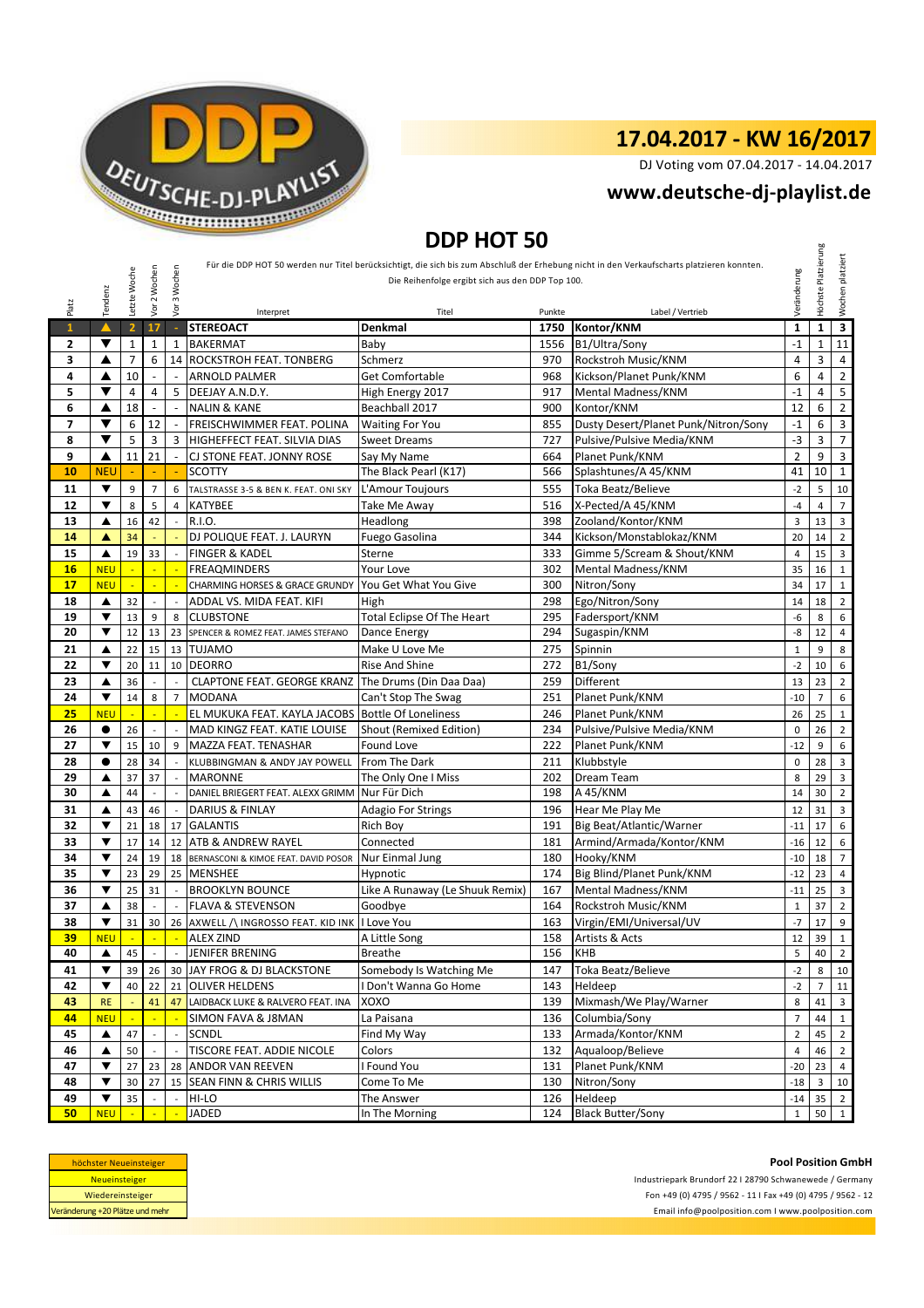

DJ Voting vom 07.04.2017 - 14.04.2017

## **<www.deutsche-dj-playlist.de>**

## **DDP REGIONAL CHARTS**

| Hamburg, Bremen, Schleswig-Holstein, Niedersachsen |                |                                                        |                        |       |    | Nordrhein-Westfalen |                                                       |                          |  |  |  |  |
|----------------------------------------------------|----------------|--------------------------------------------------------|------------------------|-------|----|---------------------|-------------------------------------------------------|--------------------------|--|--|--|--|
| Platz                                              | Platz          | Interpret                                              | Titel                  | Platz |    | Platz               | Interpret                                             | <b>Titel</b>             |  |  |  |  |
|                                                    | <b>Top 100</b> |                                                        |                        |       |    | <b>Top 100</b>      |                                                       |                          |  |  |  |  |
| 1                                                  | 1              | <b>STEREOACT</b>                                       | Denkmal                |       | 1  | 2                   | <b>BAKERMAT</b>                                       | Baby                     |  |  |  |  |
| 2                                                  | $\overline{a}$ | <b>BAKERMAT</b>                                        | Baby                   |       | 2  |                     | <b>STEREOACT</b>                                      | Denkmal                  |  |  |  |  |
| 3                                                  | 3              | BURAK YETER FEAT. DANELLE SANDOVAL                     | Tuesday                |       | 3  | 9                   | <b>NALIN &amp; KANE</b>                               | Beachball 2017           |  |  |  |  |
| 4                                                  | 4              | <b>ED SHEERAN</b>                                      | Shape Of You           |       | 4  | 4                   | <b>ED SHEERAN</b>                                     | Shape Of You             |  |  |  |  |
| 5                                                  | 10             | FREISCHWIMMER FEAT. POLINA Waiting For You             |                        |       | 5  | 6                   | ROCKSTROH FEAT. TONBERG                               | Schmerz                  |  |  |  |  |
| 6                                                  | 6              | <b>ROCKSTROH FEAT. TONBERG</b>                         | Schmerz                |       | 6  | 5                   | ANSTANDSLOS & DURCHGEKNALLT                           | Ohne Dich                |  |  |  |  |
| 7                                                  | 5              | ANSTANDSLOS & DURCHGEKNALLT Ohne Dich                  |                        |       | 7  | 3                   | BURAK YETER FEAT. DANELLE SANDOVAL                    | Tuesday                  |  |  |  |  |
| 8                                                  | 8              | DEEJAY A.N.D.Y.                                        | High Energy 2017       |       | 8  | 8                   | DEEJAY A.N.D.Y.                                       | High Energy 2017         |  |  |  |  |
| 9                                                  | 12             | CJ STONE FEAT. JONNY ROSE                              | Say My Name            |       | 9  | 12                  | CJ STONE FEAT. JONNY ROSE                             | Say My Name              |  |  |  |  |
| 10                                                 |                | ARNOLD PALMER                                          | <b>Get Comfortable</b> |       | 10 | 17                  | <b>KATYBEE</b>                                        | Take Me Away             |  |  |  |  |
| 11                                                 | 9              | <b>NALIN &amp; KANE</b>                                | Beachball 2017         |       | 11 | 11                  | <b>HIGHEFFECT FEAT. SILVIA DIAS</b>                   | <b>Sweet Dreams</b>      |  |  |  |  |
| 12                                                 | 13             | JASON DERULO FEAT. NICKI MINAJ & TY DOLLA SIGN SWALLA  |                        |       | 12 | 10                  | FREISCHWIMMER FEAT. POLINA Waiting For You            |                          |  |  |  |  |
| 13                                                 | 15             | <b>SCOTTY</b>                                          | The Black Pearl (K17)  |       | 13 | 14                  | THE CHAINSMOKERS & COLDPLAY                           | Something Just Like This |  |  |  |  |
| 14                                                 | 11             | HIGHEFFECT FEAT. SILVIA DIAS                           | <b>Sweet Dreams</b>    |       | 14 | $\overline{7}$      | <b>ARNOLD PALMER</b>                                  | <b>Get Comfortable</b>   |  |  |  |  |
| 15                                                 | 40             | EL MUKUKA FEAT. KAYLA JACOBS   Bottle Of Loneliness    |                        |       | 15 | 20                  | KYGO FEAT. SELENA GOMEZ                               | It Ain't Me              |  |  |  |  |
| 16                                                 | 31             | ADDAL VS. MIDA FEAT. KIFI                              | High                   |       | 16 | 24                  | R.I.O.                                                | Headlong                 |  |  |  |  |
| 17                                                 | 17             | <b>KATYBEE</b>                                         | Take Me Away           |       | 17 | 31                  | ADDAL VS. MIDA FEAT. KIFI                             | High                     |  |  |  |  |
| 18                                                 | 21             | CLEAN BANDIT FEAT. SEAN PAUL & ANNE-MARIE              | Rockabye               |       | 18 | 13                  | JASON DERULO FEAT. NICKI MINAJ & TY DOLLA SIGN SWAIIA |                          |  |  |  |  |
| 19                                                 | 16             | TALSTRASSE 3-5 & BEN K. FEAT. ONI SKY L'Amour Toujours |                        |       | 19 | 15                  | <b>SCOTTY</b>                                         | The Black Pearl (K17)    |  |  |  |  |
| 20                                                 | 19             | ROBIN SCHULZ & DAVID GUETTA FEAT. CHEAT CODES          | Shed A Light           |       | 20 | 29                  | <b>FREAQMINDERS</b>                                   | Your Love                |  |  |  |  |

|                | Nordrhein-Westfalen       |                                                |                          |  |  |  |  |  |
|----------------|---------------------------|------------------------------------------------|--------------------------|--|--|--|--|--|
| Platz          | Platz                     | Interpret                                      | <b>Titel</b>             |  |  |  |  |  |
|                | <b>Top 100</b>            |                                                |                          |  |  |  |  |  |
| 1              | $\mathcal{P}$             | <b>BAKERMAT</b>                                | Baby                     |  |  |  |  |  |
| $\overline{2}$ | 1                         | <b>STEREOACT</b>                               | Denkmal                  |  |  |  |  |  |
| 3              | 9                         | <b>NALIN &amp; KANE</b>                        | Beachball 2017           |  |  |  |  |  |
| 4              | 4                         | <b>ED SHEERAN</b>                              | Shape Of You             |  |  |  |  |  |
| 5              | 6                         | ROCKSTROH FEAT. TONBERG                        | Schmerz                  |  |  |  |  |  |
| 6              | 5                         | ANSTANDSLOS & DURCHGEKNALLT                    | Ohne Dich                |  |  |  |  |  |
| 7              | 3                         | BURAK YETER FEAT. DANELLE SANDOVAL             | Tuesday                  |  |  |  |  |  |
| 8              | 8                         | DEEJAY A.N.D.Y.                                | High Energy 2017         |  |  |  |  |  |
| 9              | 12                        | CJ STONE FEAT. JONNY ROSE                      | Say My Name              |  |  |  |  |  |
| 10             | 17                        | <b>KATYBEE</b>                                 | Take Me Away             |  |  |  |  |  |
| 11             | 11                        | HIGHEFFECT FEAT. SILVIA DIAS                   | <b>Sweet Dreams</b>      |  |  |  |  |  |
| 12             | 10                        | FREISCHWIMMER FEAT. POLINA                     | <b>Waiting For You</b>   |  |  |  |  |  |
| 13             | 14                        | THE CHAINSMOKERS & COLDPLAY                    | Something Just Like This |  |  |  |  |  |
| 14             | $\overline{7}$            | <b>ARNOLD PALMER</b>                           | <b>Get Comfortable</b>   |  |  |  |  |  |
| 15             | 20                        | KYGO FEAT. SELENA GOMEZ                        | It Ain't Me              |  |  |  |  |  |
| 16             | 24                        | R.I.O.                                         | Headlong                 |  |  |  |  |  |
| 17             | 31                        | ADDAL VS. MIDA FEAT. KIFI                      | High                     |  |  |  |  |  |
| 18             | 13                        | JASON DERULO FEAT. NICKI MINAJ & TY DOLLA SIGN | Swalla                   |  |  |  |  |  |
| 19             | 15                        | <b>SCOTTY</b>                                  | The Black Pearl (K17)    |  |  |  |  |  |
| 20             | 29<br><b>FREAQMINDERS</b> |                                                | Your Love                |  |  |  |  |  |

|                | Hessen, Rheinland-Pfalz, Saarland, Baden-Württemberg |                                                 |                          |  |  |  |  |
|----------------|------------------------------------------------------|-------------------------------------------------|--------------------------|--|--|--|--|
| Platz          | Platz                                                | Interpret                                       | Titel                    |  |  |  |  |
|                | <b>Top 100</b>                                       |                                                 |                          |  |  |  |  |
| 1              | 2                                                    | <b>BAKERMAT</b>                                 | Baby                     |  |  |  |  |
| $\overline{2}$ | 1                                                    | <b>STEREOACT</b>                                | Denkmal                  |  |  |  |  |
| 3              | 4                                                    | <b>ED SHEERAN</b>                               | Shape Of You             |  |  |  |  |
| 4              | 10                                                   | FREISCHWIMMER FEAT. POLINA                      | <b>Waiting For You</b>   |  |  |  |  |
| 5              | 3                                                    | BURAK YETER FEAT. DANELLE SANDOVAL              | Tuesday                  |  |  |  |  |
| 6              | 11                                                   | HIGHEFFECT FEAT. SILVIA DIAS                    | <b>Sweet Dreams</b>      |  |  |  |  |
| 7              | 28                                                   | <b>FINGER &amp; KADEL</b>                       | Sterne                   |  |  |  |  |
| 8              | 8                                                    | DEEJAY A.N.D.Y.                                 | High Energy 2017         |  |  |  |  |
| 9              | 7                                                    | <b>ARNOLD PALMER</b>                            | <b>Get Comfortable</b>   |  |  |  |  |
| 10             | 6                                                    | ROCKSTROH FEAT. TONBERG                         | Schmerz                  |  |  |  |  |
| 11             | 12                                                   | CJ STONE FEAT. JONNY ROSE                       | Say My Name              |  |  |  |  |
| 12             | 19                                                   | ROBIN SCHULZ & DAVID GUETTA FEAT, CHEAT CODES   | Shed A Light             |  |  |  |  |
| 13             | 5                                                    | ANSTANDSLOS & DURCHGEKNALLT                     | Ohne Dich                |  |  |  |  |
| 14             | 44                                                   | KLUBBINGMAN & ANDY JAY POWELL                   | From The Dark            |  |  |  |  |
| 15             | 16                                                   | TALSTRASSE 3-5 & BEN K. FEAT. ONI SKY           | L'Amour Toujours         |  |  |  |  |
| 16             | 13                                                   | JASON DERULO FEAT. NICKI MINAJ & TY DOLLA \$IGN | Swalla                   |  |  |  |  |
| 17             | 75                                                   | JADED                                           | In The Morning           |  |  |  |  |
| 18             | 20                                                   | KYGO FEAT, SELENA GOMEZ                         | It Ain't Me              |  |  |  |  |
| 19             | 14                                                   | THE CHAINSMOKERS & COLDPLAY                     | Something Just Like This |  |  |  |  |
| 20             | 24                                                   | R.I.O.                                          | Headlong                 |  |  |  |  |

#### **Pool Position GmbH**

Industriepark Brundorf 22 I 28790 Schwanewede / Germany Fon +49 (0) 4795 / 9562 - 11 I Fax +49 (0) 4795 / 9562 - 12 <Email info@poolposition.com I www.poolposition.com>